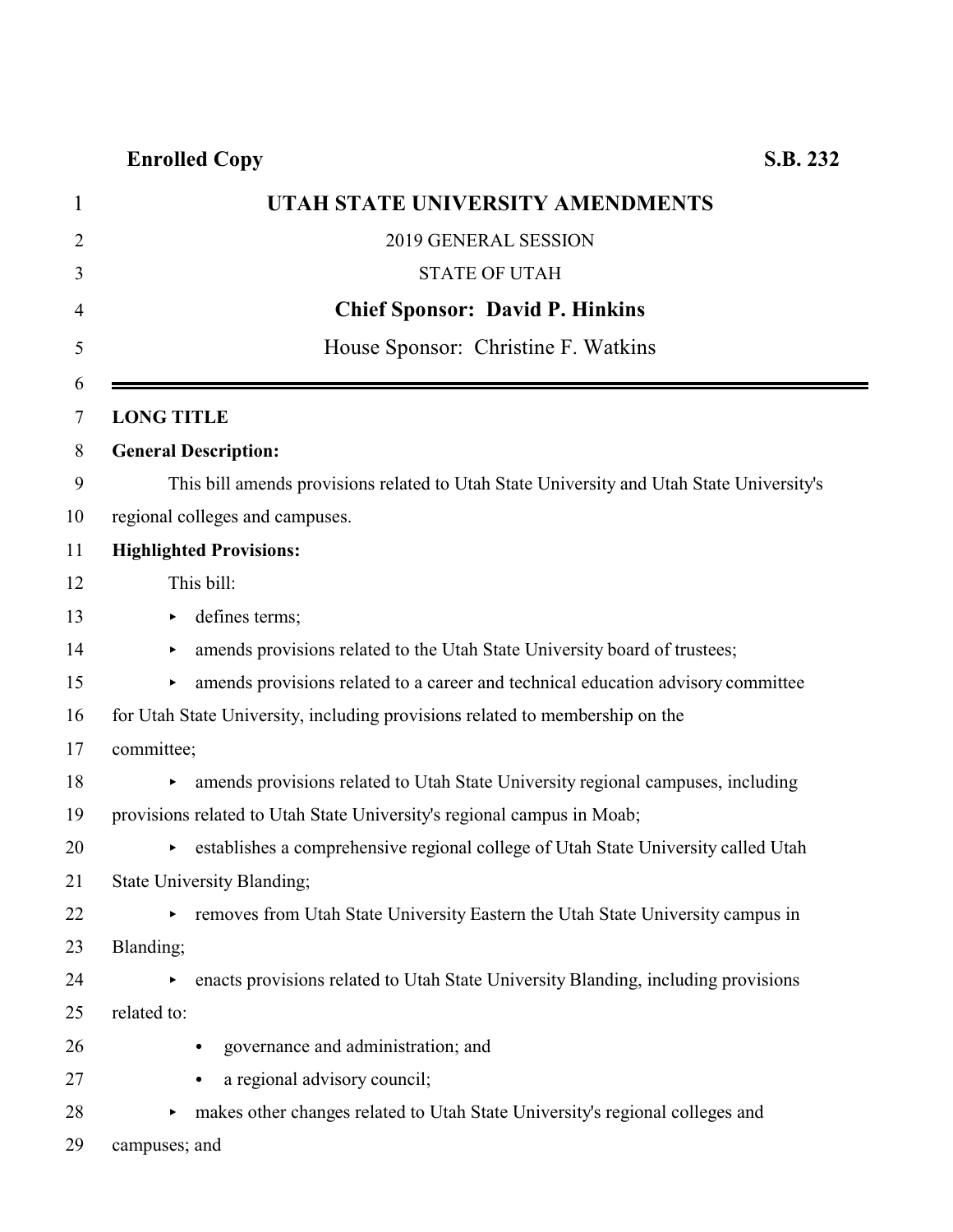<span id="page-1-0"></span>

 $\equiv$ 

| 30 | makes technical and conforming changes.                                   |
|----|---------------------------------------------------------------------------|
| 31 | Money Appropriated in this Bill:                                          |
| 32 | None                                                                      |
| 33 | <b>Other Special Clauses:</b>                                             |
| 34 | This bill provides a special effective date.                              |
| 35 | This bill provides a coordination clause.                                 |
| 36 | <b>Utah Code Sections Affected:</b>                                       |
| 37 | <b>AMENDS:</b>                                                            |
| 38 | 53B-1-103, as last amended by Laws of Utah 2018, Chapter 200              |
| 39 | 53B-2-104, as last amended by Laws of Utah 2018, Chapter 382              |
| 40 | 53B-16-207, as last amended by Laws of Utah 2013, Chapter 465             |
| 41 | 53B-16-208, as last amended by Laws of Utah 2013, Chapter 465             |
| 42 | 53B-18-301, as enacted by Laws of Utah 1987, Chapter 167                  |
| 43 | 53B-18-302, as enacted by Laws of Utah 1987, Chapter 167                  |
| 44 | 53B-26-102, as last amended by Laws of Utah 2018, Chapter 421             |
| 45 | 53B-26-103, as last amended by Laws of Utah 2018, Chapter 421             |
| 46 | 53E-3-507, as renumbered and amended by Laws of Utah 2018, Chapter 1      |
| 47 | 63N-12-212, as last amended by Laws of Utah 2017, Chapter 382             |
| 48 | <b>ENACTS:</b>                                                            |
| 49 | 53B-18-1202, Utah Code Annotated 1953                                     |
| 50 | REPEALS AND REENACTS:                                                     |
| 51 | 53B-18-1201, as last amended by Laws of Utah 2013, Chapter 465            |
| 52 | <b>Utah Code Sections Affected by Coordination Clause:</b>                |
| 53 | 53B-8-114, Utah Code Annotated 1953                                       |
| 54 |                                                                           |
| 55 | Be it enacted by the Legislature of the state of Utah:                    |
| 56 | Section 1. Section 53B-1-103 is amended to read:                          |
| 57 | 53B-1-103. Establishment of State Board of Regents -- Powers, duties, and |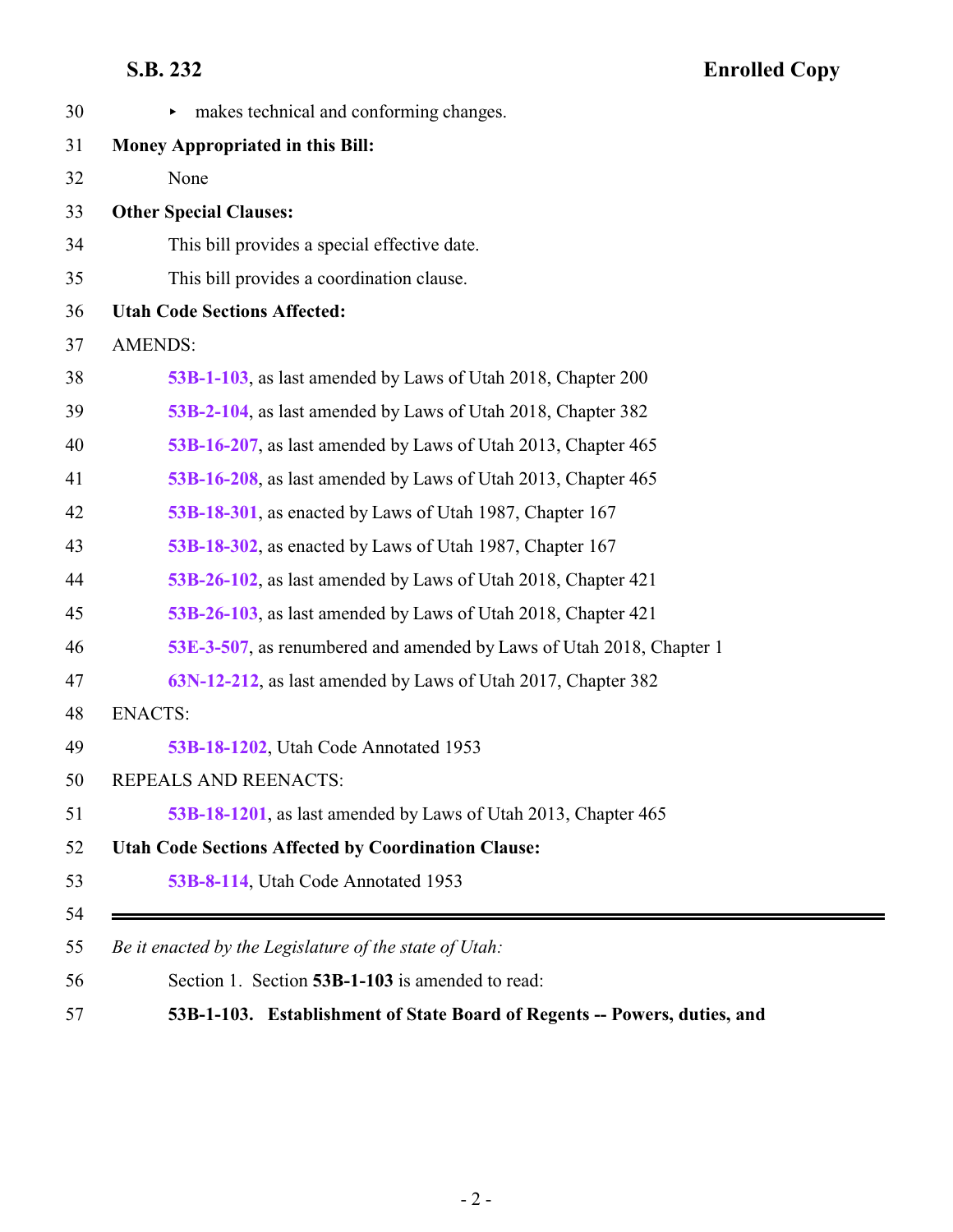| 58 | authority.                                                                                        |
|----|---------------------------------------------------------------------------------------------------|
| 59 | (1) There is established a State Board of Regents.                                                |
| 60 | $(2)$ (a) Except as provided in Subsection $(2)(b)$ , the board shall control, manage, and        |
| 61 | supervise the institutions of higher education designated in Section 53B-1-102 in a manner        |
| 62 | consistent with the policy and purpose of this title and the specific powers and responsibilities |
| 63 | granted to the board.                                                                             |
| 64 | (b) The board may only exercise powers relating to the Utah System of Technical                   |
| 65 | Colleges Board of Trustees, the Utah System of Technical Colleges, or a technical college that    |
| 66 | are specifically provided in this title.                                                          |
| 67 | (3) The board shall, for the Utah System of Higher Education:                                     |
| 68 | (a) provide strategic leadership and link system capacity to the economy and workforce            |
| 69 | needs;                                                                                            |
| 70 | (b) enhance the impact and efficiency of the system;                                              |
| 71 | (c) establish measurable goals and metrics and delineate the expected contributions of            |
| 72 | individual institutions of higher education toward these goals;                                   |
| 73 | (d) evaluate presidents based on institutional performance;                                       |
| 74 | (e) delegate to presidents the authority to manage the presidents' institutions of higher         |
| 75 | education;                                                                                        |
| 76 | (f) administer statewide functions including system data collection and reporting;                |
| 77 | (g) establish unified budget, finance, and capital funding priorities and practices; and          |
| 78 | (h) provide system leadership on issues that have a system-wide impact, including:                |
| 79 | (i) statewide college access and college preparedness initiatives;                                |
| 80 | (ii) learning opportunities drawn from multiple campuses or online learning options,              |
| 81 | including new modes of delivery of content at multiple locations;                                 |
| 82 | (iii) degree program requirement guidelines including credit hour limits, articulation            |
| 83 | agreements, and transfer across institutions;                                                     |
| 84 | (iv) alignment of general education requirements across institutions of higher                    |
|    |                                                                                                   |

education;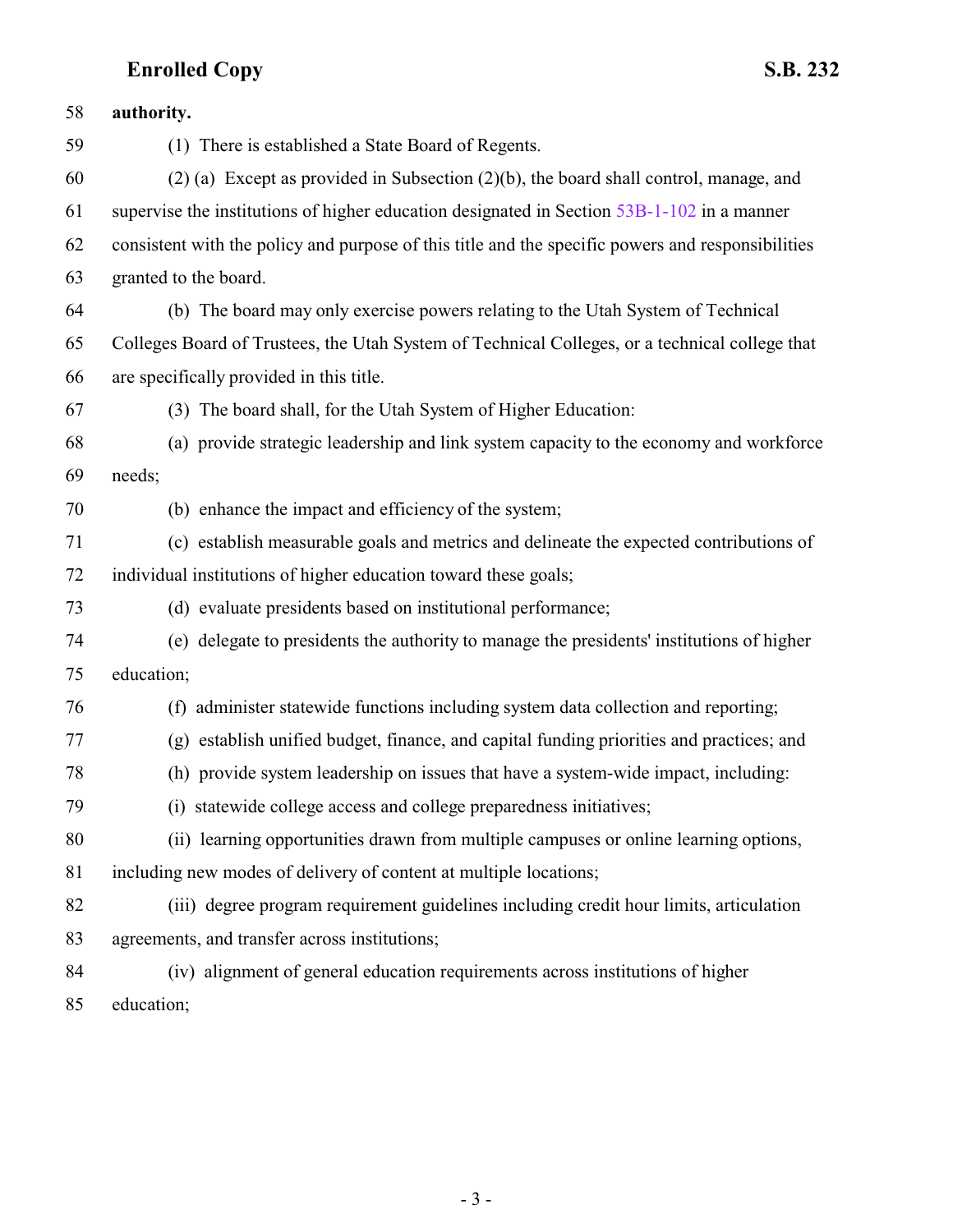(v) incorporation of evidence-based practices that increase college completion; and (vi) monitoring of workforce needs, with an emphasis on credentials that build upon one another. (4) The board shall coordinate and support articulation agreements between the Utah System of Technical Colleges or a technical college and other institutions of higher education. (5) The board shall prepare and submit an annual report detailing the board's progress and recommendations on career and technical education issues and addressing workforce needs to the governor and to the Legislature's Education Interim Committee by October 31 of each year, which shall include information detailing: (a) how the career and technical education needs of secondary students are being met 96 by institutions of higher education described in Subsection  $53B-1-102(1)(a)$ , including the access secondary students have to programs offered by Salt Lake Community College's School 98 of Applied Technology, Snow College, [and] Utah State University Eastern, and Utah State University Blanding; (b) how the emphasis on high demand, high wage, and high skill jobs in business and industry is being provided; (c) performance outcomes, including: (i) entered employment; (ii) job retention; and (iii) earnings; (d) an analysis of workforce needs and efforts to meet workforce needs; and (e) student tuition and fees. (6) The board may modify the name of an institution described in Subsection [53B-1-102](http://le.utah.gov/UtahCode/SectionLookup.jsp?section=53b-1-102&session=2019GS)(1)(a) to reflect the role and general course of study of the institution. (7) The board may not conduct a feasibility study or perform another act relating to merging a technical college with another institution of higher education. (8) This section does not affect the power and authority vested in the State Board of Education to apply for, accept, and manage federal appropriations for the establishment and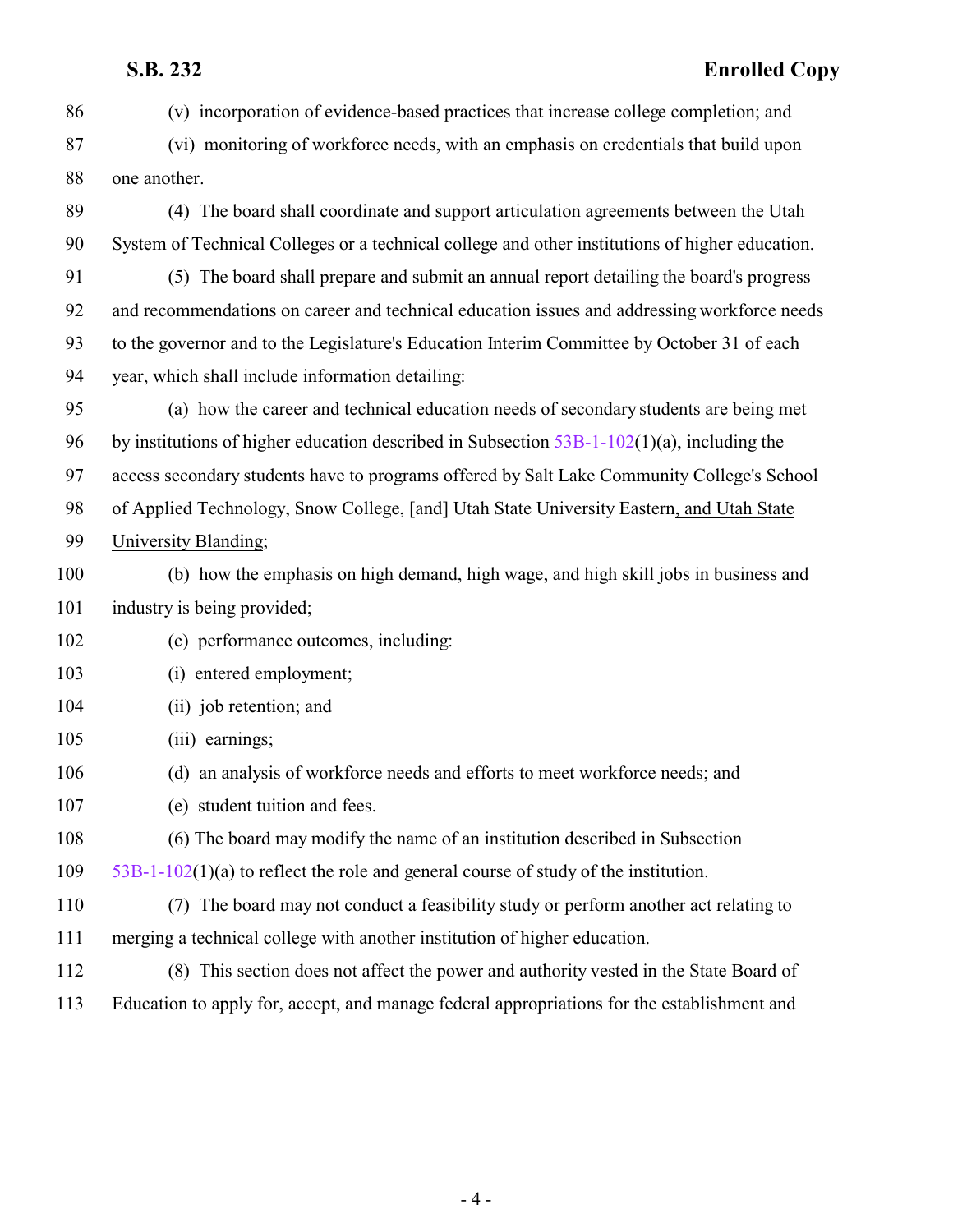<span id="page-4-0"></span>

| 114 | maintenance of career and technical education.                                                  |
|-----|-------------------------------------------------------------------------------------------------|
| 115 | (9) The board shall ensure that any training or certification that an employee of the           |
| 116 | higher education system is required to complete under this title or by board rule complies with |
| 117 | Title 63G, Chapter 22, State Training and Certification Requirements.                           |
| 118 | Section 2. Section 53B-2-104 is amended to read:                                                |
| 119 | 53B-2-104. Institution of higher education board of trustees -- Membership --                   |
| 120 | Terms -- Vacancies -- Oath -- Officers -- Bylaws -- Quorum -- Committees --                     |
| 121 | Compensation.                                                                                   |
| 122 | $(1)$ (a) Except as provided in Subsection (10), the board of trustees of an institution of     |
| 123 | higher education consists of the following:                                                     |
| 124 | (i) except as provided in Subsection $[53B-18-1201(3)(b)]$ (1)(c), eight individuals            |
| 125 | appointed by the governor with the consent of the Senate; and                                   |
| 126 | (ii) two ex officio members who are the president of the institution's alumni                   |
| 127 | association, and the president of the associated students of the institution.                   |
| 128 | (b) The appointed members of the boards of trustees for Utah Valley University and              |
| 129 | Salt Lake Community College shall be representative of the interests of business, industry, and |
| 130 | labor.                                                                                          |
| 131 | (c) (i) The board of trustees of Utah State University has nine individuals appointed by        |
| 132 | the governor with the consent of the Senate.                                                    |
| 133 | (ii) One of the nine individuals described in Subsection $(1)(c)(i)$ shall reside in the        |
| 134 | Utah State University Eastern service region or the Utah State University Blanding service      |
| 135 | region.                                                                                         |
| 136 | (2) (a) The governor shall appoint four members of each board of trustees during each           |
| 137 | odd-numbered year to four-year terms commencing on July 1 of the year of appointment.           |
| 138 | (b) Except as provided in Subsection $(2)(d)$ , a member appointed under Subsection             |
| 139 | $(1)(a)(i)$ or $(1)(c)(i)$ holds office until a successor is appointed and qualified.           |
| 140 | (c) The ex officio members serve for the same period as they serve as presidents and            |
| 141 | until their successors have qualified.                                                          |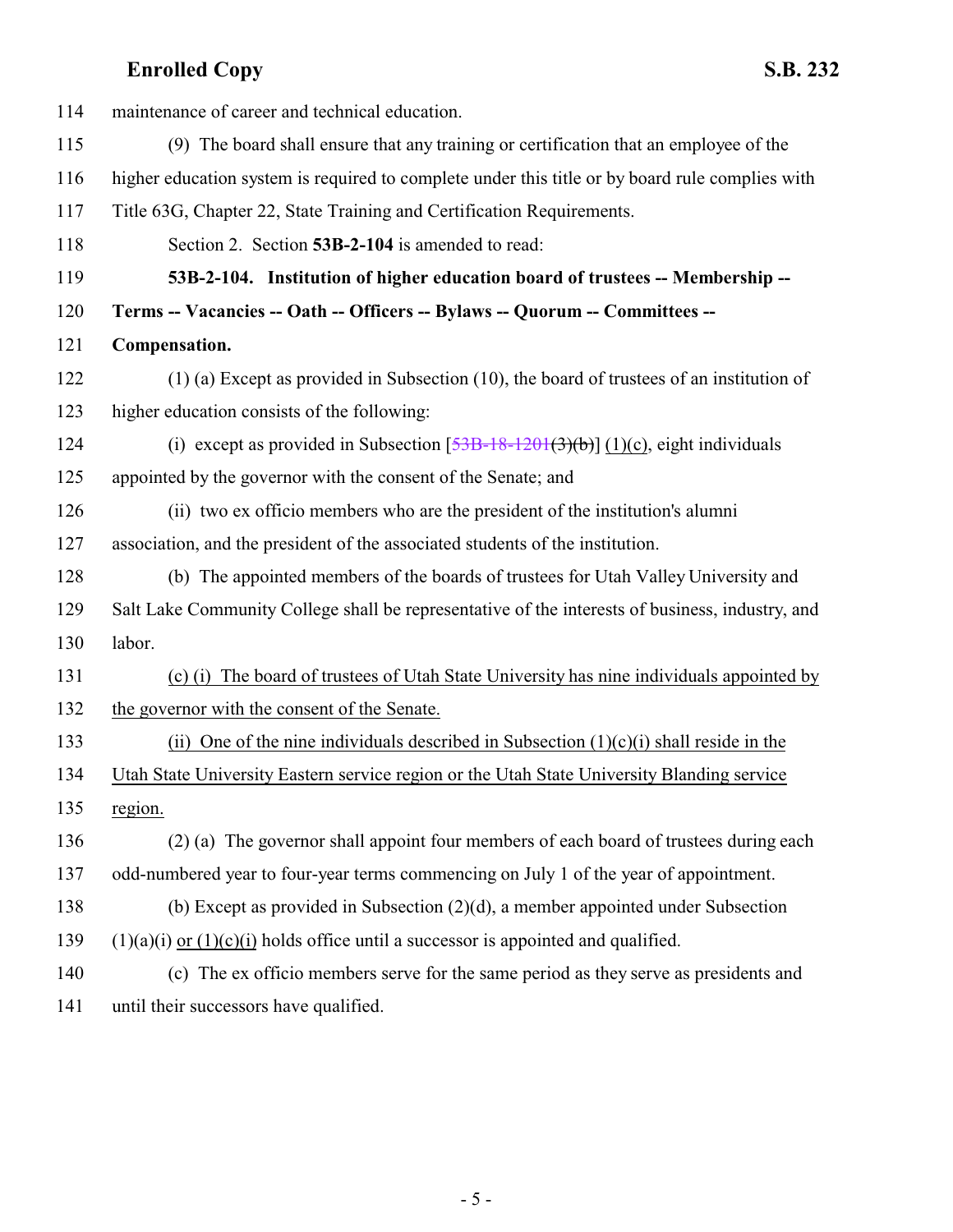| 143 | $(1)(c)(i)$ for cause.                                                                      |
|-----|---------------------------------------------------------------------------------------------|
| 144 | (ii) The governor shall consult with the president of the Senate before removing a          |
| 145 | member appointed under Subsection $(1)(a)(i)$ or $(1)(c)(i)$ .                              |
| 146 | (3) When a vacancy occurs in the membership of a board of trustees for any reason, the      |
| 147 | replacement shall be appointed for the unexpired term.                                      |
| 148 | (4) (a) Each member of a board of trustees shall take the official oath of office prior to  |
| 149 | assuming the office.                                                                        |
| 150 | (b) The oath shall be filed with the Division of Archives and Records Services.             |
| 151 | (5) A board of trustees shall elect a chair and vice chair, who serve for two years and     |
| 152 | until their successors are elected and qualified.                                           |
| 153 | (6) (a) A board of trustees may enact bylaws for the board of trustees' own government,     |
| 154 | including provisions for regular meetings.                                                  |
| 155 | (b) (i) A board of trustees may provide for an executive committee in the board of          |
| 156 | trustees' bylaws.                                                                           |
| 157 | (ii) If established, an executive committee shall have full authority of the board of       |
| 158 | trustees to act upon routine matters during the interim between board of trustees meetings. |
| 159 | (iii) An executive committee may act on nonroutine matters only under extraordinary         |
| 160 | and emergency circumstances.                                                                |
| 161 | (iv) An executive committee shall report the executive committee's activities to the        |
| 162 | board of trustees at the board of trustees' next regular meeting following the action.      |
| 163 | (c) Copies of a board of trustees' bylaws shall be filed with the board.                    |
| 164 | (7) A quorum is required to conduct business and consists of six members.                   |
| 165 | (8) A board of trustees may establish advisory committees.                                  |
| 166 | (9) A member may not receive compensation or benefits for the member's service, but         |
| 167 | may receive per diem and travel expenses in accordance with:                                |
| 168 | (a) Section $63A-3-106$ ;                                                                   |
|     |                                                                                             |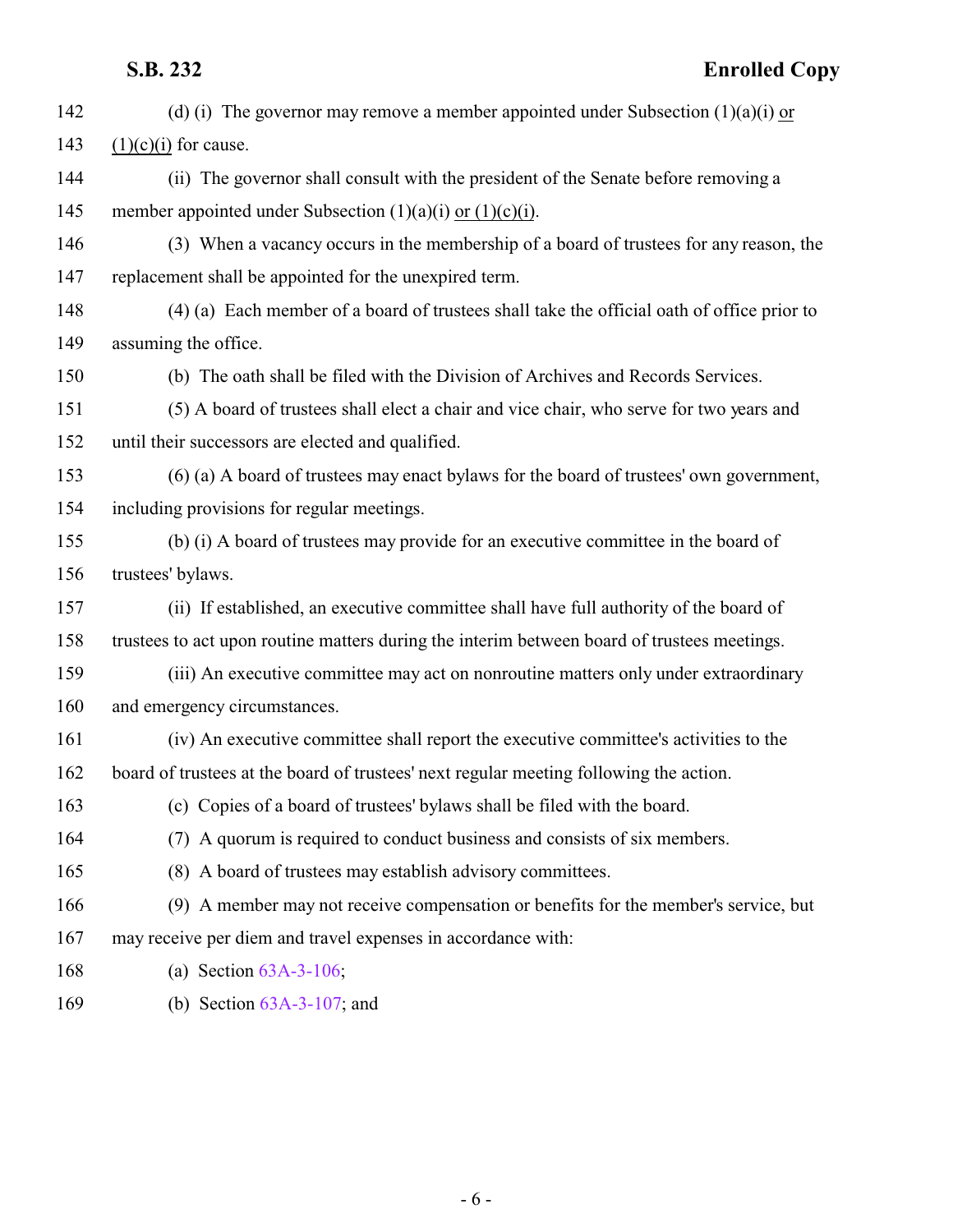<span id="page-6-0"></span> (c) rules made by the Division of Finance pursuant to Sections [63A-3-106](http://le.utah.gov/UtahCode/SectionLookup.jsp?section=63a-3-106&session=2019GS) and [63A-3-107](http://le.utah.gov/UtahCode/SectionLookup.jsp?section=63a-3-107&session=2019GS). (10) This section does not apply to a technical college board of directors described in Section [53B-2a-108](http://le.utah.gov/UtahCode/SectionLookup.jsp?section=53b-2a-108&session=2019GS). Section 3. Section **53B-16-207** is amended to read: **53B-16-207. Utah State University regional institutions -- Career and technical education -- Supervision and administration.** (1) As used in this section: (a) "USU regional institution" means: (i) Utah State University Eastern; (ii) Utah State University Blanding; or (iii) Utah State University Moab. (b) "Utah State University Moab" means the Utah State University regional campus located at or near Moab described in Section [53B-18-301](#page-9-0). **[(1) Utah State University Eastern shall:**  (2) A USU regional institution shall: 186 (a) maintain a strong curriculum in career and technical education courses at [its] the USU regional institution's campus and within the region [it] the USU regional institution 188 serves [which] that can be transferred to other institutions within the higher education system, together with lower division courses and courses required for associate degrees in science, arts, applied science, and career and technical education; (b) work with school districts and charter schools in developing an aggressive concurrent enrollment program; and (c) provide for open-entry, open-exit competency-based career and technical education programs, at a low cost tuition rate for adults and at no tuition cost to secondary students, that emphasize short-term job training or retraining for immediate placement in the job market and serve the geographic area encompassing: 197 (i) for Utah State University Eastern, the Carbon School District  $[\frac{1}{2} + i\frac{1}{2}]$  and the Emery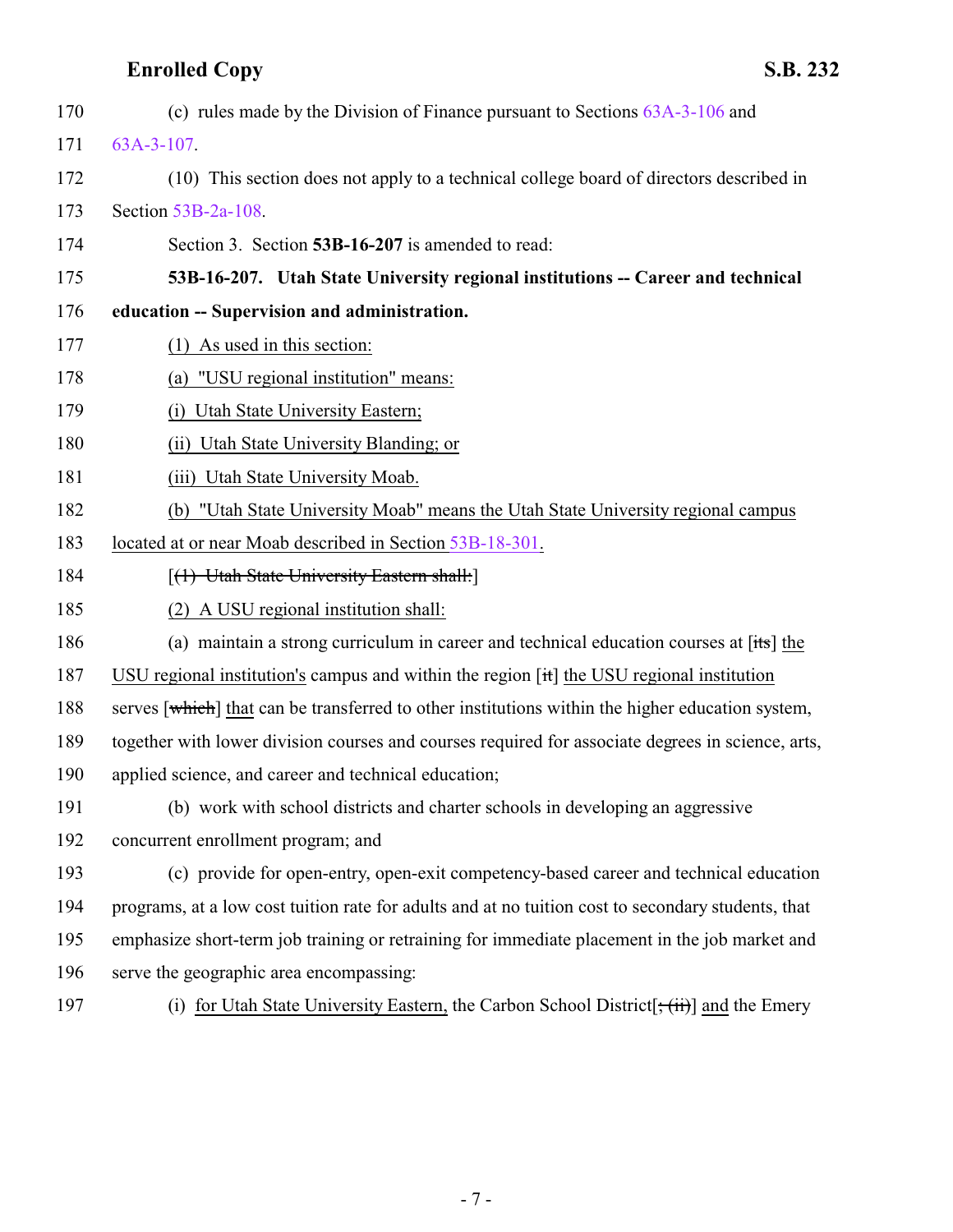<span id="page-7-0"></span>

| 198 | School District;                                                                                         |
|-----|----------------------------------------------------------------------------------------------------------|
| 199 | [ <del>(iii) the Grand School District; and</del> ]                                                      |
| 200 | $[\overline{(iv)}]$ (ii) for Utah State University Blanding, the San Juan School District [.]; and       |
| 201 | (iii) for Utah State University Moab, the Grand School District.                                         |
| 202 | [(2) Utah State University Eastern]                                                                      |
| 203 | (3) A USU regional institution may not exercise any jurisdiction over career and                         |
| 204 | technical education provided by a school district or charter school independently of [Htah State         |
| 205 | University Eastern] the USU regional institution.                                                        |
| 206 | [(3) Utah State University Eastern]                                                                      |
| 207 | (4) A USU regional institution shall report to the [State Board of Regents] board                        |
| 208 | annually on:                                                                                             |
| 209 | (a) the status of and maintenance of the effort for career and technical education in the                |
| 210 | region served by [ <i>Utah State University Eastern</i> ] the USU regional institution, including access |
| 211 | to open-entry, open-exit competency-based career and technical education programs; and                   |
| 212 | (b) student tuition and fees.                                                                            |
| 213 | $\lceil (4) \rceil$ (5) Legislative appropriations to Utah State University [Eastern] career and         |
| 214 | technical education described in this section shall be made as line items that are separate from         |
| 215 | other appropriations for Utah State University [Eastern].                                                |
| 216 | Section 4. Section 53B-16-208 is amended to read:                                                        |
| 217 | 53B-16-208. Utah State University career and technical education advisory                                |
| 218 | committee -- Membership -- Duties.                                                                       |
| 219 | As used in this section:                                                                                 |
| 220 | (a) "Service regions" means the service regions, as established by the Utah State                        |
| 221 | University board of trustees, for:                                                                       |
| 222 | (i) Utah State University Eastern;                                                                       |
| 223 | Utah State University Blanding; and<br>(i)                                                               |
| 224 | Utah State University Moab.<br>(iii)                                                                     |
| 225 | "Utah State University Moab" means the Utah State University regional campus<br>(b)                      |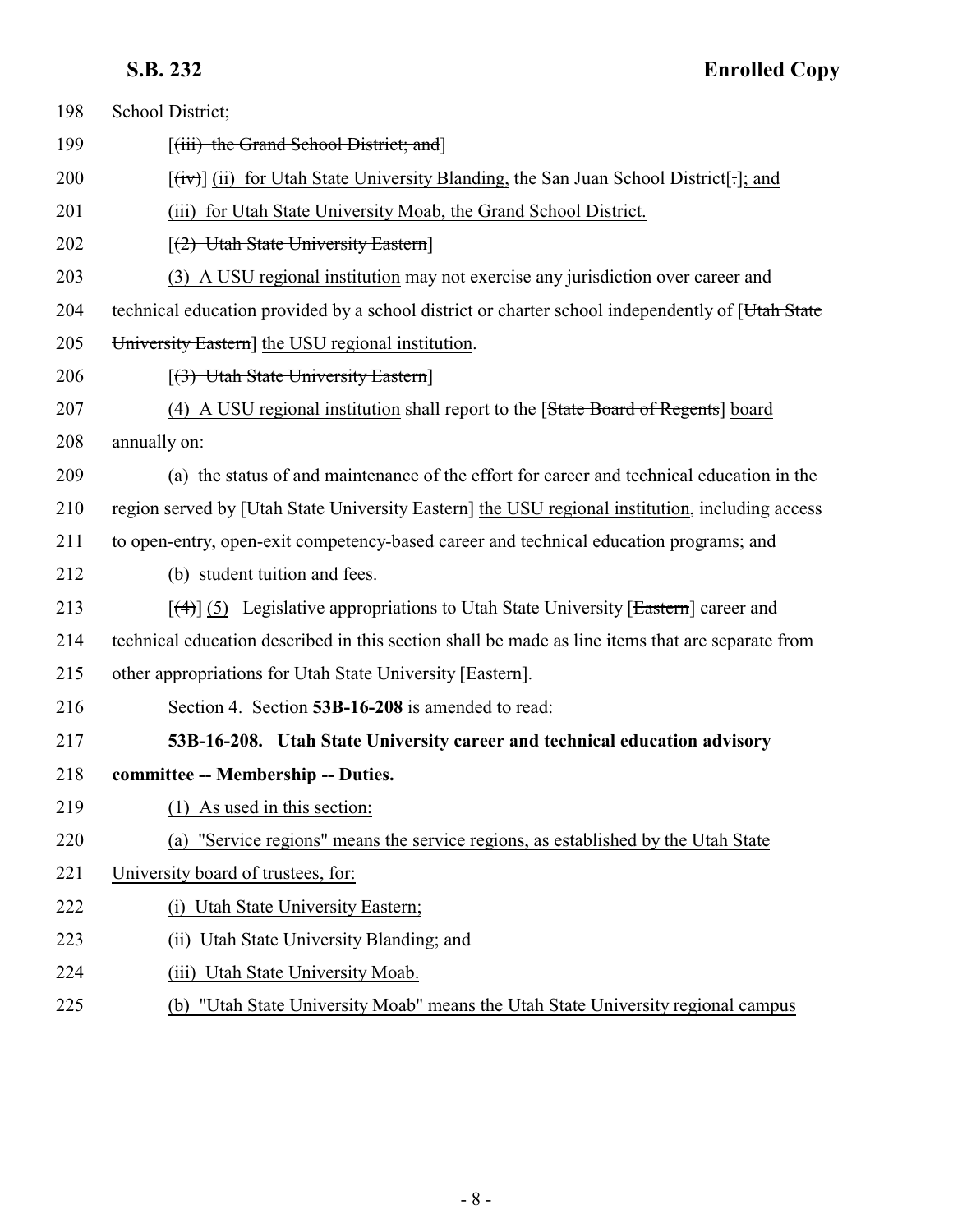| 226 | located at or near Moab described in Section 53B-18-301.                                              |
|-----|-------------------------------------------------------------------------------------------------------|
| 227 | $[\text{(+)}]$ (2) Utah State University [Eastern shall have] shall establish a career and            |
| 228 | technical education advisory committee composed of the following [H] 13 members:                      |
| 229 | (a) one elected local school board member appointed by the board of education for the                 |
| 230 | Carbon School District;                                                                               |
| 231 | (b) one elected local school board member appointed by the board of education for the                 |
| 232 | Emery School District;                                                                                |
| 233 | (c) one elected local school board member appointed by the board of education for the                 |
| 234 | Grand School District;                                                                                |
| 235 | (d) one elected local school board member appointed by the board of education for the                 |
| 236 | San Juan School District;                                                                             |
| 237 | (e) nine members appointed by the Utah State University president that include:                       |
| 238 | $[\text{e}(\text{e})]$ (i) one member of the Utah State University Eastern [Regional Advisory Council |
| 239 | appointed by the chancellor of Utah State University Eastern; and regional advisory council           |
| 240 | described in Section 53B-18-1201;                                                                     |
| 241 | (ii) one member of the Utah State University Blanding regional advisory council                       |
| 242 | described in Section 53B-18-1202;                                                                     |
| 243 | (iii) one member representing Utah State University Moab; and                                         |
| 244 | $[f(f)]$ (iv) six representatives of business or industry within the region appointed by the          |
| 245 | chancellor of Utah State University Eastern] from members of the program advisory                     |
| 246 | committees overseeing career and technical education in the [region] service regions.                 |
| 247 | $[\frac{1}{2}]$ (3) The career and technical education advisory committee shall:                      |
| 248 | (a) [after consulting with Utah State University Eastern, school districts, and charter               |
| 249 | schools within its region, prepare a comprehensive strategic plan for delivering career and           |
| 250 | technical education within [its region;] the service regions, after consulting with:                  |
| 251 | (i) Utah State University Eastern;                                                                    |
| 252 | (ii) Utah State University Blanding;                                                                  |
| 253 | (iii) Utah State University Moab; and                                                                 |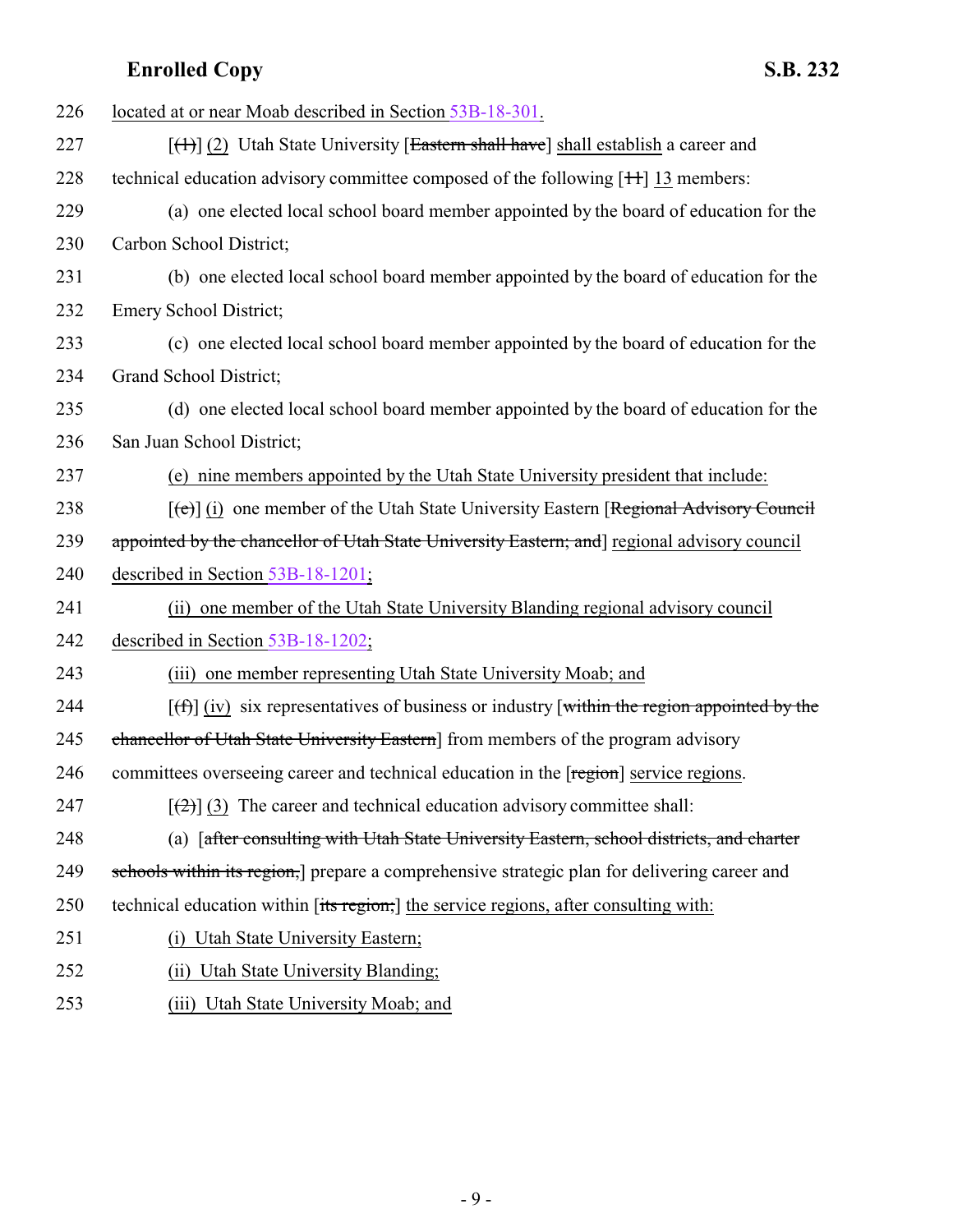<span id="page-9-1"></span><span id="page-9-0"></span>

| 254 | (iv) school districts and charter schools within the service regions;                                  |
|-----|--------------------------------------------------------------------------------------------------------|
| 255 | (b) make recommendations regarding what skills are needed for employment in Utah                       |
| 256 | businesses and industries;                                                                             |
| 257 | (c) recommend programs based upon the information gathered in accordance with                          |
| 258 | Subsection $[\frac{2}{2}]$ (3)(b);                                                                     |
| 259 | (d) review annual program evaluations;                                                                 |
| 260 | (e) provide counsel, support, and recommendations for updating and improving the                       |
| 261 | effectiveness of career and technical education programs and services, including expedited             |
| 262 | program approval and termination of procedures, consistent with [Board of Regents <sup>1</sup> ] board |
| 263 | policy;                                                                                                |
| 264 | (f) monitor program advisory committees and other advisory groups to provide                           |
| 265 | counsel, support, and recommendations for updating and improving the effectiveness of                  |
| 266 | training programs and services; and                                                                    |
| 267 | (g) coordinate with local school boards, districts, and charter schools to meet the career             |
| 268 | and technical education needs of secondary students.                                                   |
| 269 | Section 5. Section 53B-18-301 is amended to read:                                                      |
| 270 | Part 3. Regional Campuses                                                                              |
| 271 | 53B-18-301. Regional campuses -- Administration -- Location.                                           |
| 272 | Utah State University shall operate and administer [area education centers] regional                   |
| 273 | campuses located at or near Roosevelt and Moab.                                                        |
| 274 | Section 6. Section 53B-18-302 is amended to read:                                                      |
| 275 | 53B-18-302. Courses offered at regional campuses.                                                      |
| 276 | [The area education centers] A regional campus described in Section 53B-18-301 shall                   |
| 277 | offer academic courses comparable to those offered in an accredited institution of higher              |
| 278 | education.                                                                                             |
| 279 | Section 7. Section 53B-18-1201 is repealed and reenacted to read:                                      |
| 280 | 53B-18-1201. Utah State University Eastern -- Establishment -- Regional advisory                       |
| 281 | council.                                                                                               |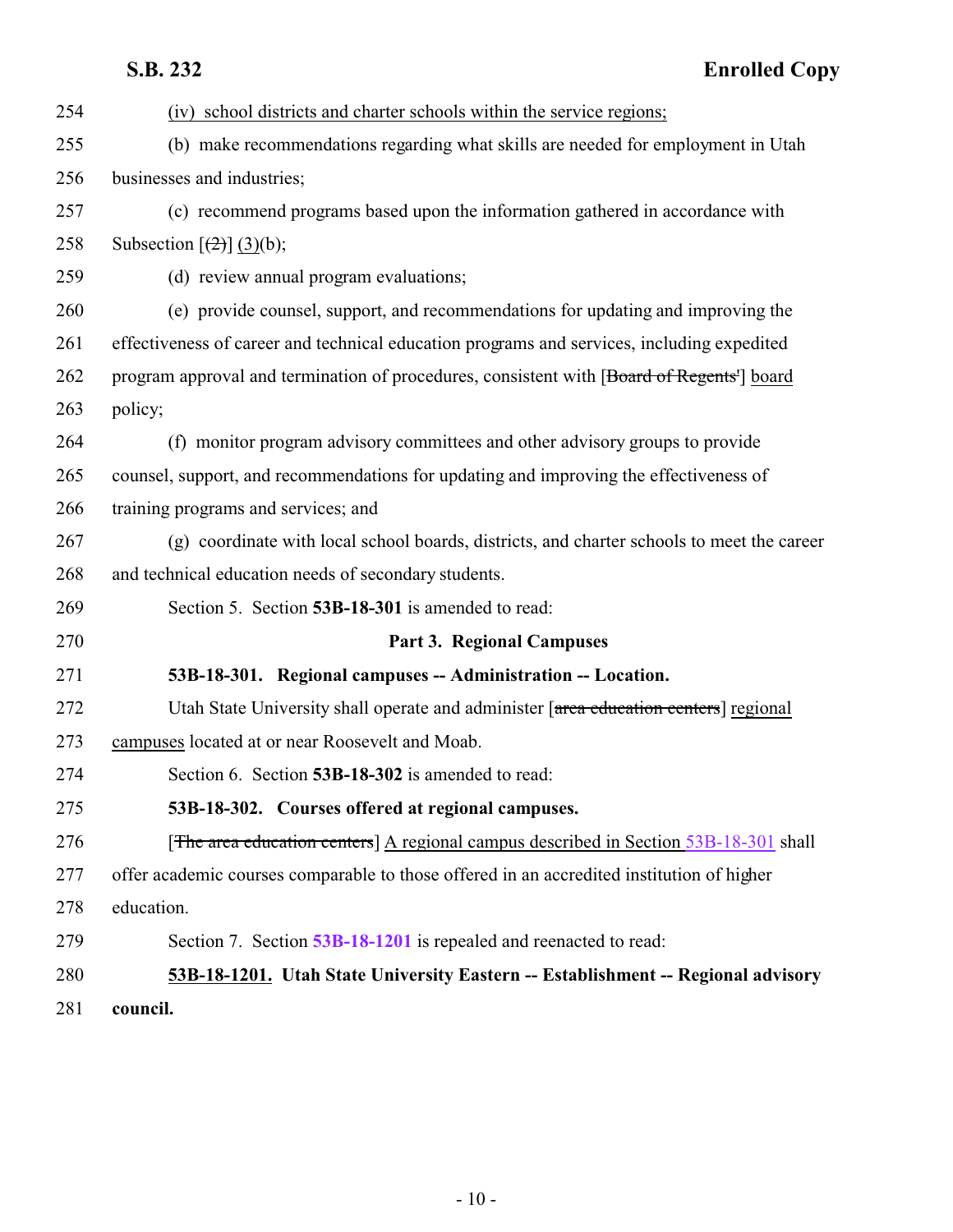| 282 | (1) As used in this section:                                                              |
|-----|-------------------------------------------------------------------------------------------|
| 283 | "University" means Utah State University.<br>(a)                                          |
| 284 | (b) "Vice president" means the vice president described in Subsection (5).                |
| 285 | (2) (a) There is established a comprehensive regional college of the university called    |
| 286 | Utah State University Eastern.                                                            |
| 287 | (b) The university shall:                                                                 |
| 288 | possess all rights, title, privileges, powers, immunities, franchises, endowments,<br>(i) |
| 289 | property, and claims of the College of Eastern Utah; and                                  |
| 290 | fulfill and perform all obligations of Utah State University Eastern, including<br>(ii)   |
| 291 | obligations relating to outstanding bonds and notes.                                      |
| 292 | (3) (a) Utah State University Eastern has a campus that serves Price, Utah, and           |
| 293 | surrounding areas.                                                                        |
| 294 | (b) The university board of trustees shall establish Utah State University Eastern's      |
| 295 | service region.                                                                           |
| 296 | (4) Utah State University Eastern is under the authority and direction of the university  |
| 297 | president and the university board of trustees.                                           |
| 298 | (5) Utah State University Eastern shall be administered by a vice president of the        |
| 299 | university appointed by the university president.                                         |
| 300 | (6) (a) The university president shall appoint a regional advisory council to advise the  |
| 301 | university president and the vice president regarding local issues relating to Utah State |
| 302 | University Eastern.                                                                       |
| 303 | The vice president shall provide the university president with recommendations for<br>(b) |
| 304 | membership on the regional advisory council.                                              |
| 305 | (c) The regional advisory council may include:                                            |
| 306 | (i) a student representative; or                                                          |
| 307 | (ii) residents of the counties in the Utah State University Eastern service region.       |
| 308 | Section 8. Section 53B-18-1202 is enacted to read:                                        |
|     |                                                                                           |

<span id="page-10-0"></span>**53B-18-1202. Utah State University Blanding -- Establishment -- Regional**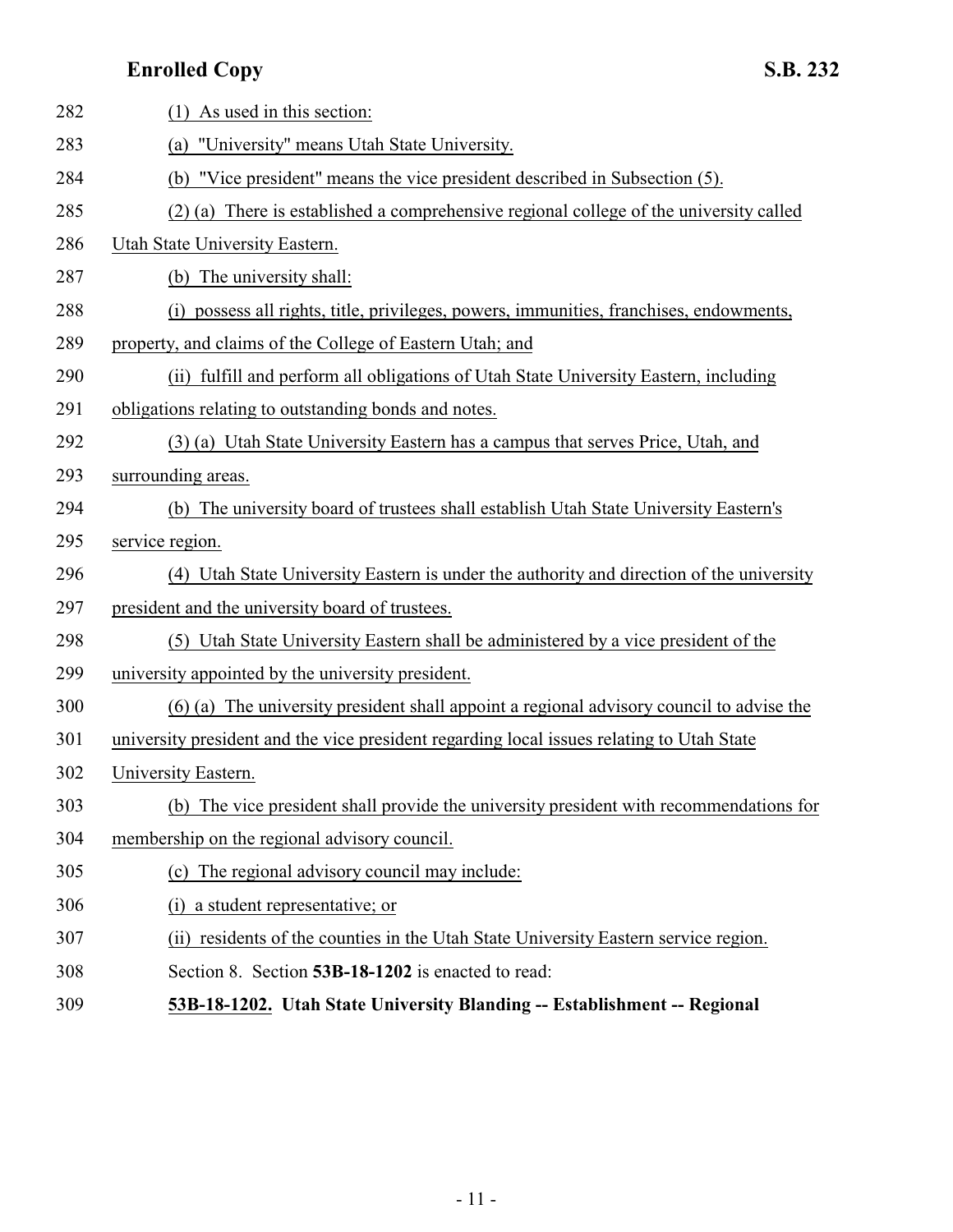<span id="page-11-0"></span>

| 310 | advisory council.                                                                         |
|-----|-------------------------------------------------------------------------------------------|
| 311 | (1) As used in this section:                                                              |
| 312 | (a) "University" means Utah State University.                                             |
| 313 | "Vice president" means the vice president described in Subsection (5).<br>(b)             |
| 314 | There is established a comprehensive regional college of the university called Utah       |
| 315 | State University Blanding.                                                                |
| 316 | (3) (a) Utah State University Blanding has a campus that serves Blanding, Utah, and       |
| 317 | surrounding areas.                                                                        |
| 318 | (b) The university board of trustees shall establish Utah State University Blanding's     |
| 319 | service region.                                                                           |
| 320 | (4) Utah State University Blanding is under the authority and direction of the university |
| 321 | president and the university board of trustees.                                           |
| 322 | (5) Utah State University Blanding shall be administered by a vice president of the       |
| 323 | university appointed by the university president.                                         |
| 324 | (6) (a) The university president shall appoint a regional advisory council to advise the  |
| 325 | university president and the vice president regarding local issues relating to Utah State |
| 326 | University Blanding.                                                                      |
| 327 | The vice president shall provide the university president with recommendations for<br>(b) |
| 328 | membership on the regional advisory council.                                              |
| 329 | The regional advisory council may include:<br>(c)                                         |
| 330 | a student representative; or                                                              |
| 331 | (ii) residents of the counties in the Utah State University Blanding service region.      |
| 332 | Section 9. Section 53B-26-102 is amended to read:                                         |
| 333 | 53B-26-102. Definitions.                                                                  |
| 334 | As used in this chapter:                                                                  |
| 335 | (1) "CTE" means career and technical education.                                           |
| 336 | (2) "CTE region" means an economic service area created in Section 35A-2-101.             |
| 337 | (3) "Eligible partnership" means:                                                         |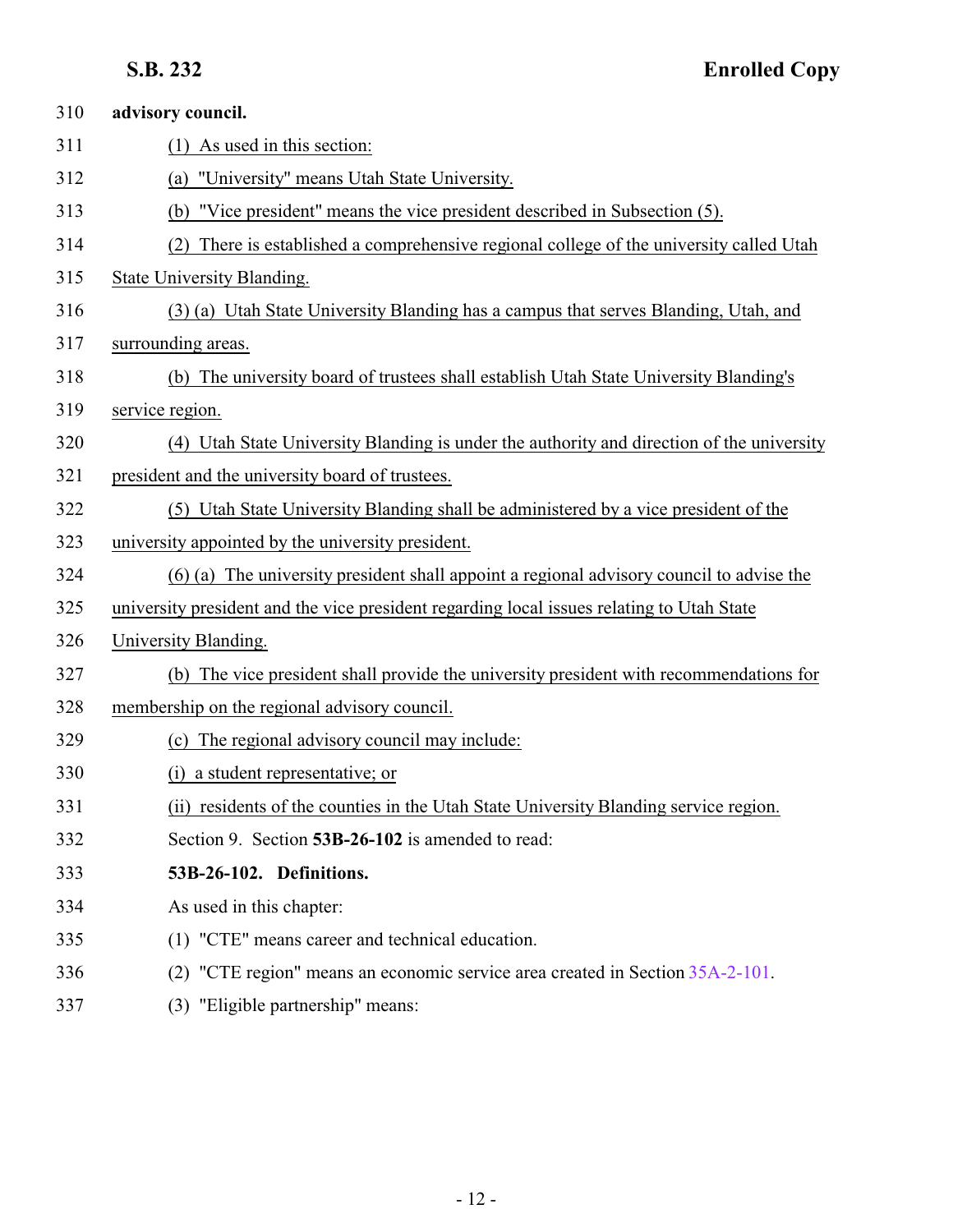| 338 | (a) a regional partnership; or                                                          |
|-----|-----------------------------------------------------------------------------------------|
| 339 | (b) a statewide partnership.                                                            |
| 340 | (4) "Employer" means a private employer, public employer, industry association, the     |
| 341 | military, or a union.                                                                   |
| 342 | (5) "Industry advisory group" means:                                                    |
| 343 | (a) a group of at least five employers that represent the workforce needs to which a    |
| 344 | proposal submitted under Section 53B-26-103 responds; and                               |
| 345 | (b) a representative of the Governor's Office of Economic Development, appointed by     |
| 346 | the executive director of the Governor's Office of Economic Development.                |
| 347 | (6) "Institution of higher education" means the University of Utah, Utah State          |
| 348 | University, Southern Utah University, Weber State University, Snow College, Dixie State |
| 349 | University, Utah Valley University, or Salt Lake Community College.                     |
| 350 | (7) "Regional partnership" means a partnership that:                                    |
| 351 | (a) provides educational services within one CTE region; and                            |
| 352 | (b) is between at least two of the following located in the CTE region:                 |
| 353 | (i) a technical college;                                                                |
| 354 | (ii) a school district or charter school; or                                            |
| 355 | (iii) an institution of higher education.                                               |
| 356 | (8) "Stackable sequence of credentials" means a sequence of credentials that:           |
| 357 | (a) an individual can build upon to access an advanced job or higher wage;              |
| 358 | (b) is part of a career pathway system;                                                 |
| 359 | (c) provides a pathway culminating in the equivalent of an associate's or bachelor's    |
| 360 | degree;                                                                                 |
| 361 | (d) facilitates multiple exit and entry points; and                                     |
| 362 | (e) recognizes sub-goals or momentum points.                                            |
| 363 | (9) "Statewide partnership" means a partnership between at least two regional           |
| 364 | partnerships.                                                                           |
| 365 | (10) "Technical college" means:                                                         |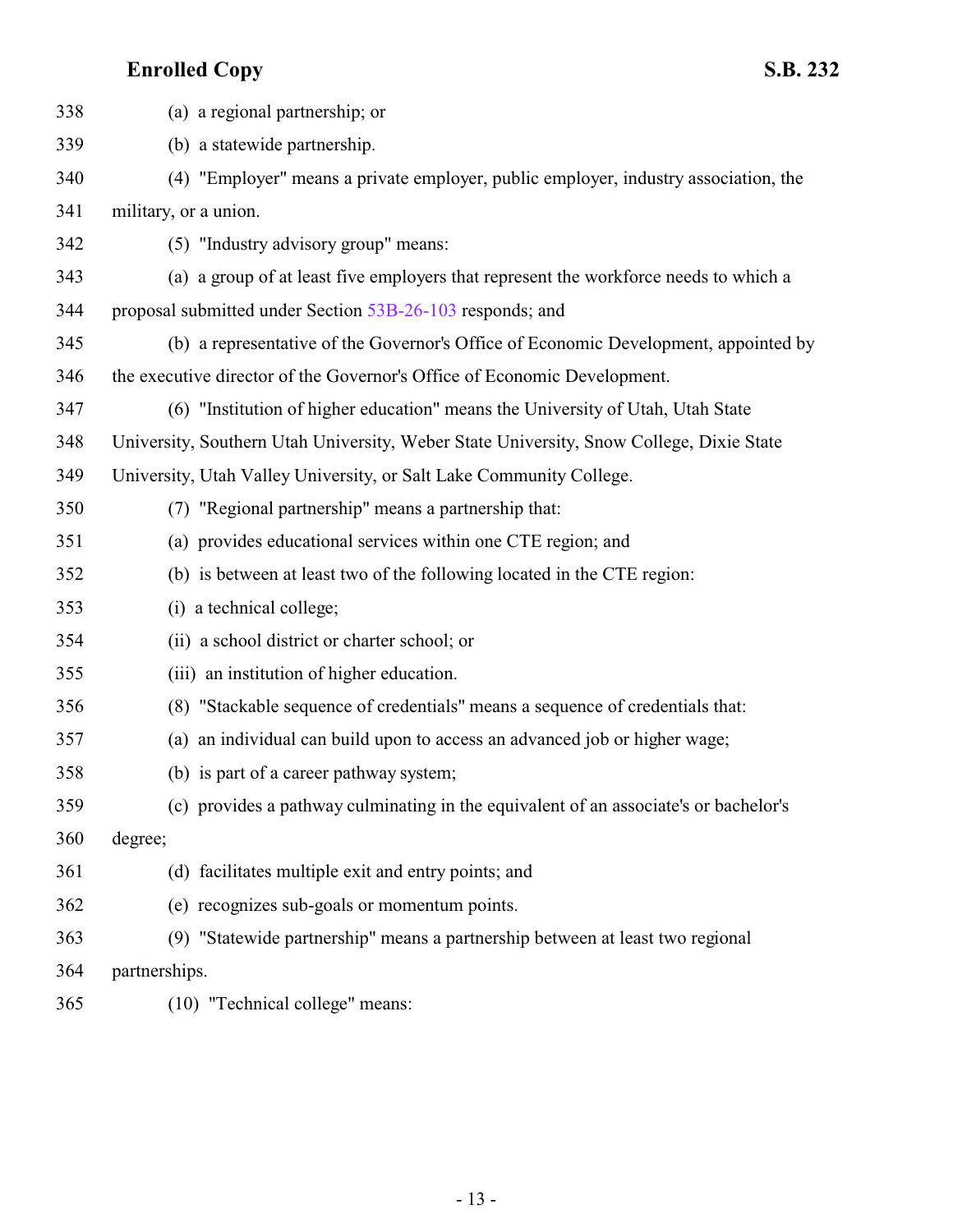<span id="page-13-0"></span>

| 366 | (a) a college described in Section $53B-2a-105$ ;                                              |
|-----|------------------------------------------------------------------------------------------------|
| 367 | (b) the School of Applied Technology at Salt Lake Community College established                |
| 368 | under Section 53B-16-209;                                                                      |
| 369 | (c) Utah State University Eastern established under Section $53B-18-1201$ ; [or]               |
| 370 | (d) Utah State University Blanding established under Section 53B-18-1202; or                   |
| 371 | $[\text{(d)}]$ (e) the Snow College Richfield campus established under Section 53B-16-205.     |
| 372 | Section 10. Section 53B-26-103 is amended to read:                                             |
| 373 | 53B-26-103. GOED reporting requirement -- Proposals -- Funding.                                |
| 374 | (1) Every other year, the Governor's Office of Economic Development shall report to            |
| 375 | the Legislature, the board, and the Utah System of Technical Colleges Board of Trustees on the |
| 376 | high demand technical jobs projected to support economic growth in the following high need     |
| 377 | strategic industry clusters:                                                                   |
| 378 | (a) aerospace and defense;                                                                     |
| 379 | (b) energy and natural resources;                                                              |
| 380 | (c) financial services;                                                                        |
| 381 | (d) life sciences;                                                                             |
| 382 | (e) outdoor products;                                                                          |
| 383 | (f) software development and information technology; and                                       |
| 384 | (g) any other strategic industry cluster designated by the Governor's Office of                |
| 385 | Economic Development.                                                                          |
| 386 | (2) To receive funding under this section, an eligible partnership shall submit a              |
| 387 | proposal containing the elements described in Subsection (3) to the Legislature on or before   |
| 388 | January 5 for fiscal year 2018 and any succeeding fiscal year.                                 |
| 389 | (3) A proposal described in Subsection (2) shall include:                                      |
| 390 | (a) a program of instruction that:                                                             |
| 391 | (i) is responsive to the workforce needs of a strategic industry cluster described in          |
| 392 | Subsection (1):                                                                                |
| 393 | (A) in one CTE region, for a proposal submitted by a regional partnership; or                  |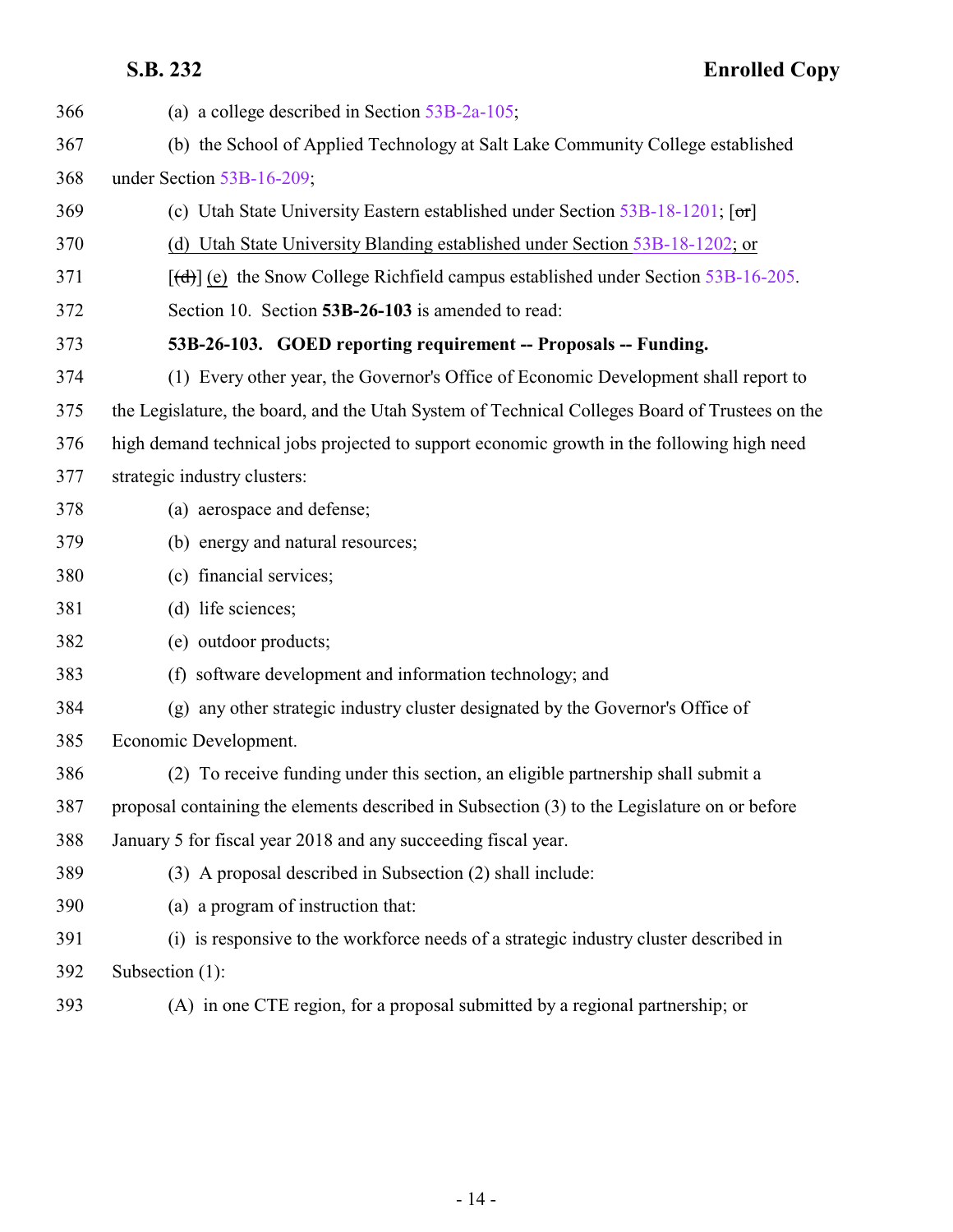| 394 | (B) in at least two CTE regions, for a proposal submitted by a statewide partnership;                         |
|-----|---------------------------------------------------------------------------------------------------------------|
| 395 | (ii) leads to the attainment of a stackable sequence of credentials; and                                      |
| 396 | (iii) includes a non-duplicative progression of courses that include both academic and                        |
| 397 | CTE content;                                                                                                  |
| 398 | (b) expected student enrollment, attainment rates, and job placement rates;                                   |
| 399 | (c) evidence of input and support for the proposal from an industry advisory group;                           |
| 400 | (d) a description of any financial or in-kind contributions for the program from an                           |
| 401 | industry advisory group;                                                                                      |
| 402 | (e) a description of the job opportunities available at each exit point in the stackable                      |
| 403 | sequence of credentials;                                                                                      |
| 404 | (f) evidence of an official action in support of the proposal from:                                           |
| 405 | (i) the Utah System of Technical Colleges Board of Trustees, if the eligible partnership                      |
| 406 | includes a technical college described in Subsection $53B-26-102(10)(a)$ ; or                                 |
| 407 | (ii) the board, if the eligible partnership includes:                                                         |
| 408 | (A) an institution of higher education; or                                                                    |
| 409 | (B) a college described in [Subsection] Subsections $53B-26-102(10)(b)$ $[\overline{f(c)}, \overline{or(d)}]$ |
| 410 | through $(e)$ ;                                                                                               |
| 411 | (g) if the program of instruction described in Subsection $(3)(a)$ requires board approval                    |
| 412 | under Section 53B-16-102, evidence of board approval of the program of instruction; and                       |
| 413 | (h) a funding request, including justification for the request.                                               |
| 414 | (4) The Legislature shall:                                                                                    |
| 415 | (a) review a proposal submitted under this section using the following criteria:                              |
| 416 | (i) the proposal contains the elements described in Subsection $(3)$ ;                                        |
| 417 | (ii) for a proposal from a regional partnership, support for the proposal is widespread                       |
| 418 | within the CTE region; and                                                                                    |
| 419 | (iii) the proposal expands the capacity to meet state or regional workforce needs;                            |
| 420 | (b) determine the extent to which to fund the proposal; and                                                   |
| 421 | (c) fund the proposal through the appropriations process.                                                     |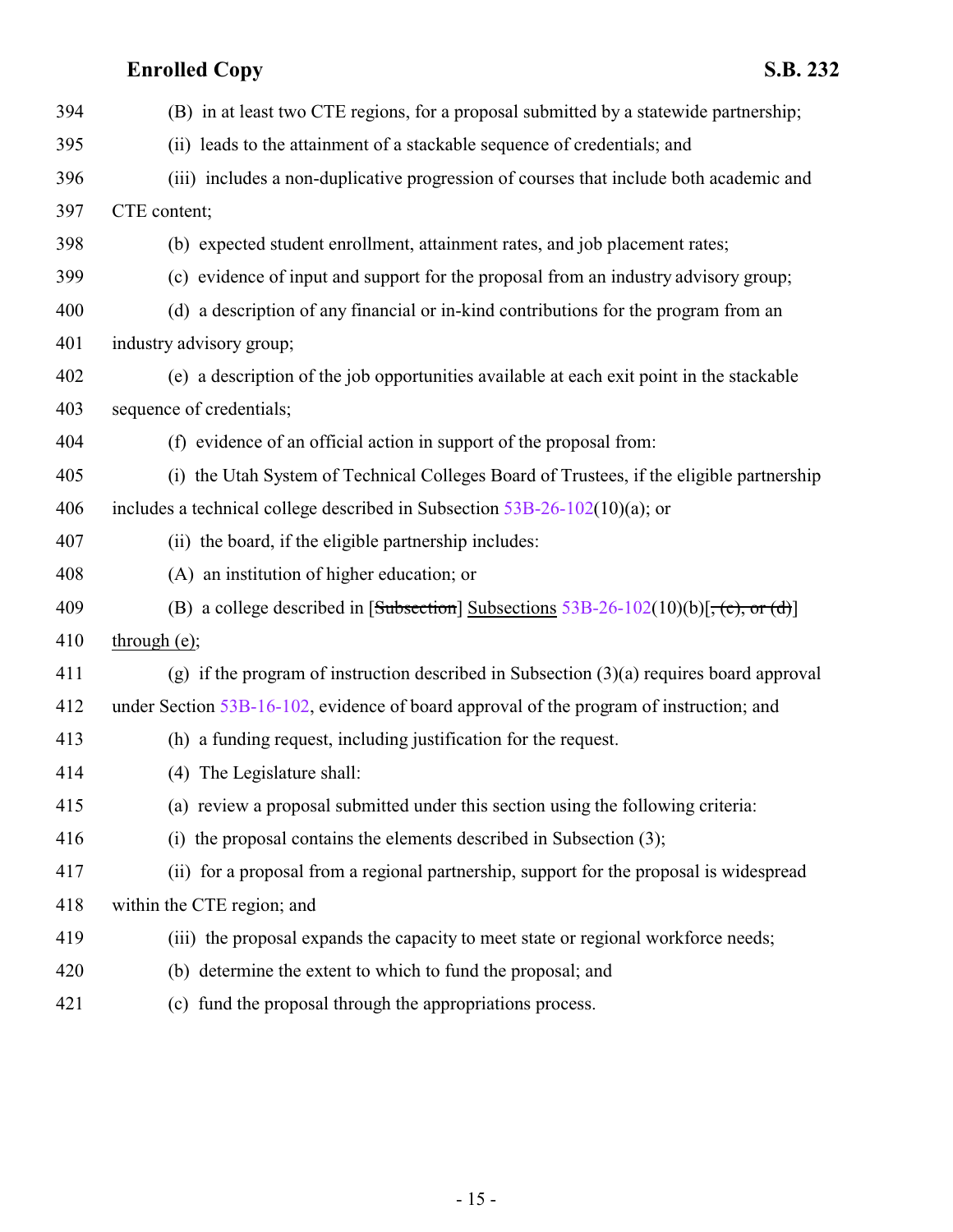<span id="page-15-0"></span> (5) An eligible partnership that receives funding under this section: (a) shall use the money to deliver the program of instruction described in the eligible partnership's proposal; and (b) may not use the money for administration. Section 11. Section **53E-3-507** is amended to read: **53E-3-507. Powers of the board.** The State Board of Education: (1) shall establish minimum standards for career and technical education programs in the public education system; (2) may apply for, receive, administer, and distribute funds made available through programs of federal and state governments to promote and aid career and technical education; (3) shall cooperate with federal and state governments to administer programs that promote and maintain career and technical education; (4) shall cooperate with the Utah System of Technical Colleges Board of Trustees, Salt 436 Lake Community College's School of Applied Technology, Snow College, [and] Utah State University Eastern, and Utah State University Blanding to ensure that students in the public education system have access to career and technical education at Utah System of Technical Colleges technical colleges, Salt Lake Community College's School of Applied Technology, Snow College, [and] Utah State University Eastern, and Utah State University Blanding; (5) shall require that before a minor student may participate in clinical experiences as part of a health care occupation program at a high school or other institution to which the student has been referred, the student's parent or legal guardian has: (a) been first given written notice through appropriate disclosure when registering and prior to participation that the program contains a clinical experience segment in which the student will observe and perform specific health care procedures that may include personal care, patient bathing, and bathroom assistance; and (b) provided specific written consent for the student's participation in the program and clinical experience; and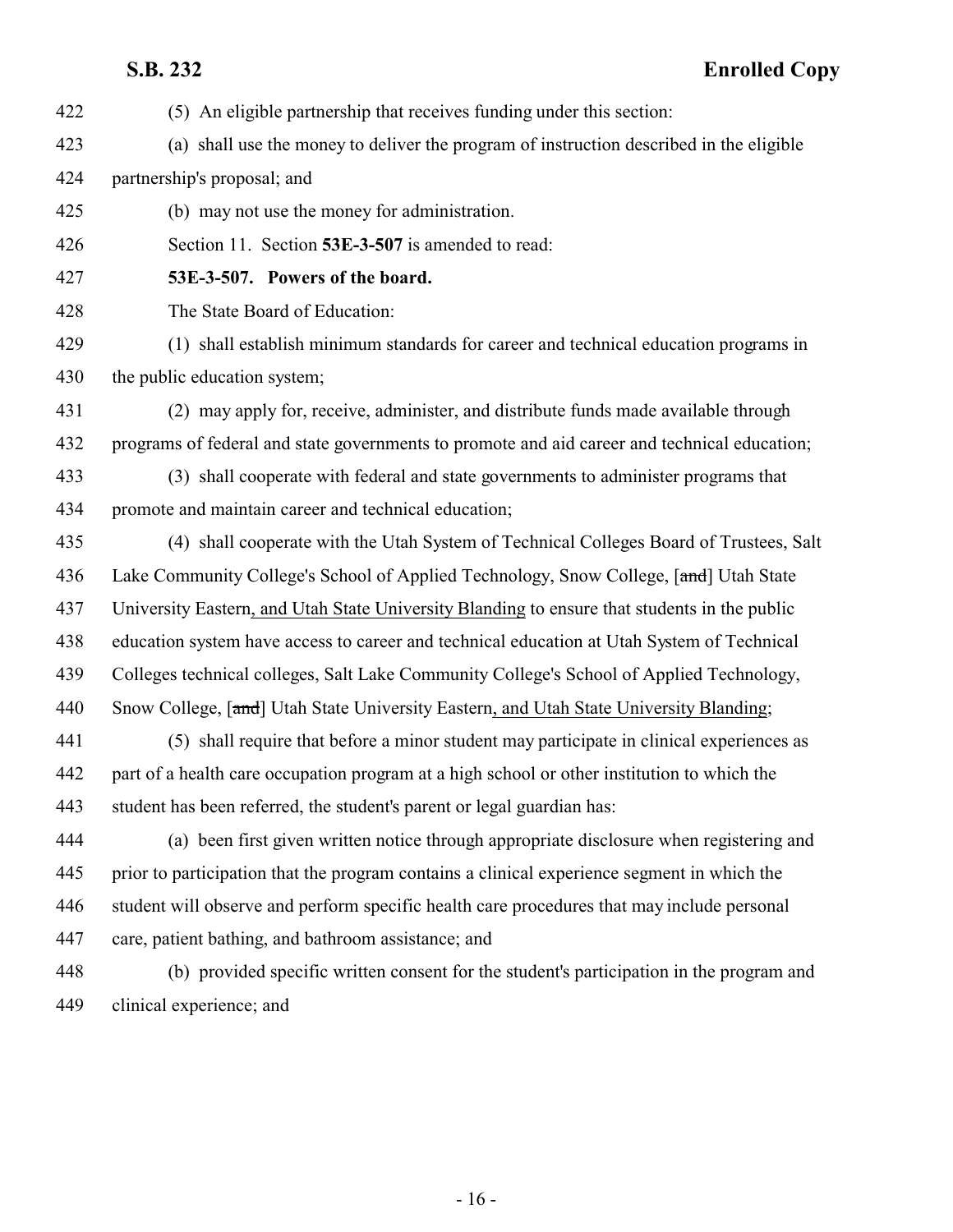<span id="page-16-0"></span>

| 450 | (6) shall, after consulting with school districts, charter schools, the Utah System of           |
|-----|--------------------------------------------------------------------------------------------------|
| 451 | Technical Colleges Board of Trustees, Salt Lake Community College's School of Applied            |
| 452 | Technology, Snow College, [and] Utah State University Eastern, and Utah State University         |
| 453 | Blanding, prepare and submit an annual report to the governor and to the Legislature's           |
| 454 | Education Interim Committee by October 31 of each year detailing:                                |
| 455 | (a) how the career and technical education needs of secondary students are being met;            |
| 456 | and                                                                                              |
| 457 | (b) the access secondary students have to programs offered:                                      |
| 458 | (i) at technical colleges; and                                                                   |
| 459 | (ii) within the regions served by Salt Lake Community College's School of Applied                |
| 460 | Technology, Snow College, [and] Utah State University Eastern, and Utah State University         |
| 461 | Blanding.                                                                                        |
| 462 | Section 12. Section 63N-12-212 is amended to read:                                               |
| 463 | 63N-12-212. High school STEM education initiative.                                               |
| 464 | (1) Subject to legislative appropriations, after consulting with State Board of Education        |
| 465 | staff, the STEM Action Center shall award grants to school districts and charter schools to fund |
| 466 | STEM related certification for high school students.                                             |
| 467 | (2) (a) A school district or charter school may apply for a grant from the STEM Action           |
| 468 | Center, through a competitive process, to fund the school district's or charter school's STEM    |
| 469 | related certification training program.                                                          |
| 470 | (b) A school district's or charter school's STEM related certification training program          |
| 471 | shall:                                                                                           |
| 472 | (i) prepare high school students to be job ready for available STEM related positions of         |
| 473 | employment; and                                                                                  |
| 474 | (ii) when a student completes the program, result in the student gaining an                      |
| 475 | industry-recognized employer STEM related certification.                                         |
| 476 | (3) A school district or charter school may partner with one or more of the following to         |
| 477 | provide a STEM related certification program:                                                    |

- 17 -